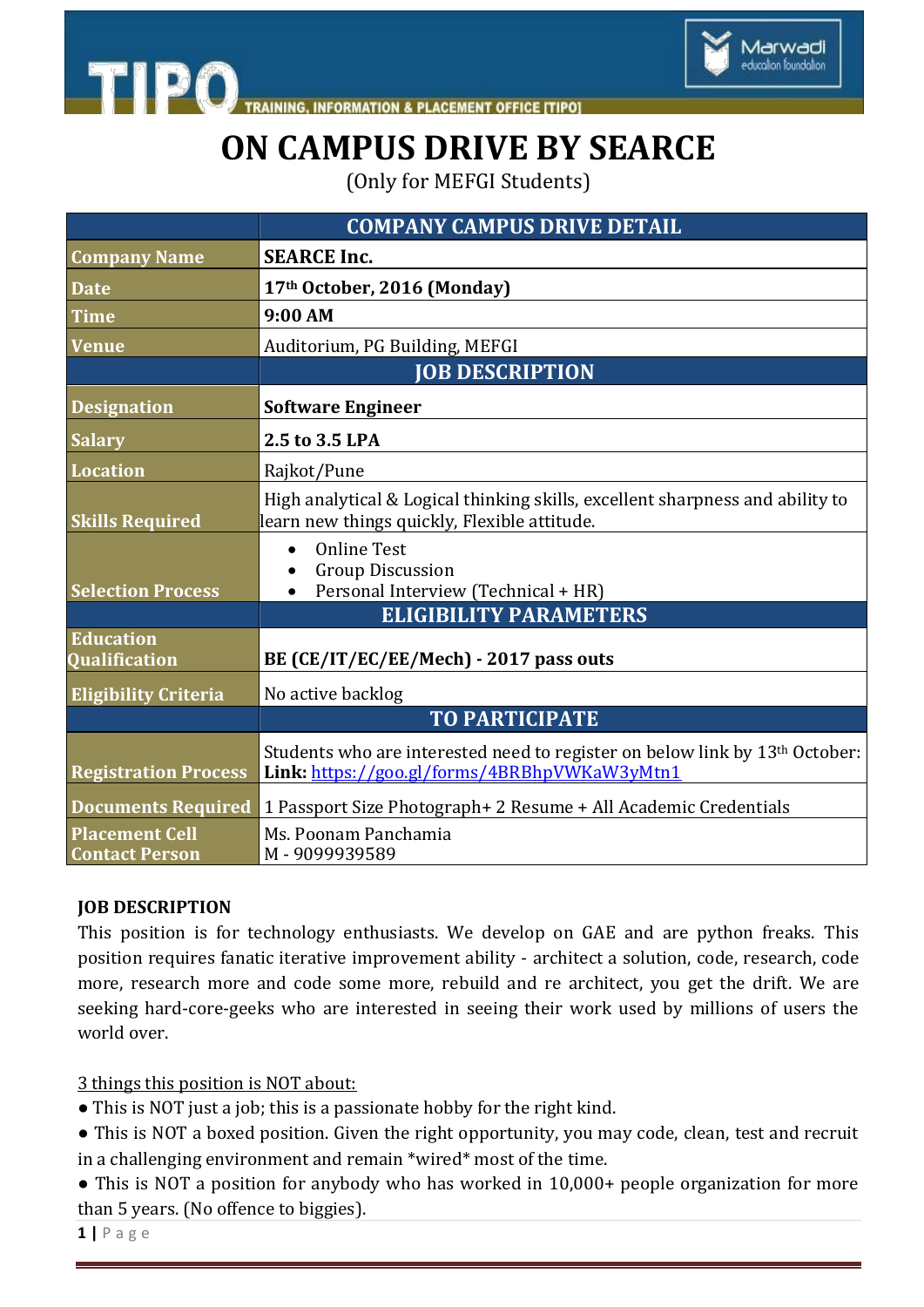

**INFORMATION & PLACEMENT OFFICE [TIPO]** 

### **ON CAMPUS DRIVE BY SEARCE**

(Only for MEFGI Students)

- 3 things this position IS about:
- Create, Improve and Deliver. Ability to focus on details is important.
- Roles, titles, ego does not matter; Getting things done quicker and better matters the most.
- Are you passionate about building products which are used by millions of users?

#### **Skills**

● Technology Stack:

TIPO.

- Language: Python, PHP, Advanced Javascript
- Frameworks: Django, Yii
- Front end: HTML5, CSS3, Backbone.js, Angular.js, Node.js, JQuery, Bootstrap
- Mobility: Android, IOS (preferred not required)
- Databases: MongoDB, Google Cloud SQL, Graph/NoSQL, Datastore, MySQL, MSSQL
- PaaS, IaaS: AWS, Google App Engine, Google Cloud Services & Google Apps for Business
- Tools:
- Project Management: Basecamp, Asana, Pivotal Tracker
- Code Repositories & Version control: Github & Bitbucket
- Bug Tracking: Fogbugz, JIRA
- Continuous Integration: Jenkins, JIRA
- Frontend IDE: Webstorm
- General Expectations:
- Comfortable in the shell: you won't be daunted using Linux via the shell

○ A self starter: you will have guidance but be expected to hit the ground running and pick up technical projects quickly.

- Methodical: you will be able to apply a systematic approach to your work at every level.
- Analytical: you will possess a logical and structured approach to problem solving.
- Collaborative: you will love to share what you learn.
- Strong communicator: you will be able to coordinate and communicate within your team and with other members of the business. You'll have the ability to explain technical concepts to nontechnical people, and show pragmatism in your solutions.
- A passion for technology: you will have personal interest in web technologies and keep up to date with new developments (not necessarily the latest fad).

○ Exceptional attention to detail: you will have to build to complex requirements with great precision.

- Don't Repeat Yourself (DRY): Need to know when to apply the DRY principle
- make every piece modular as much as you feasibly can.